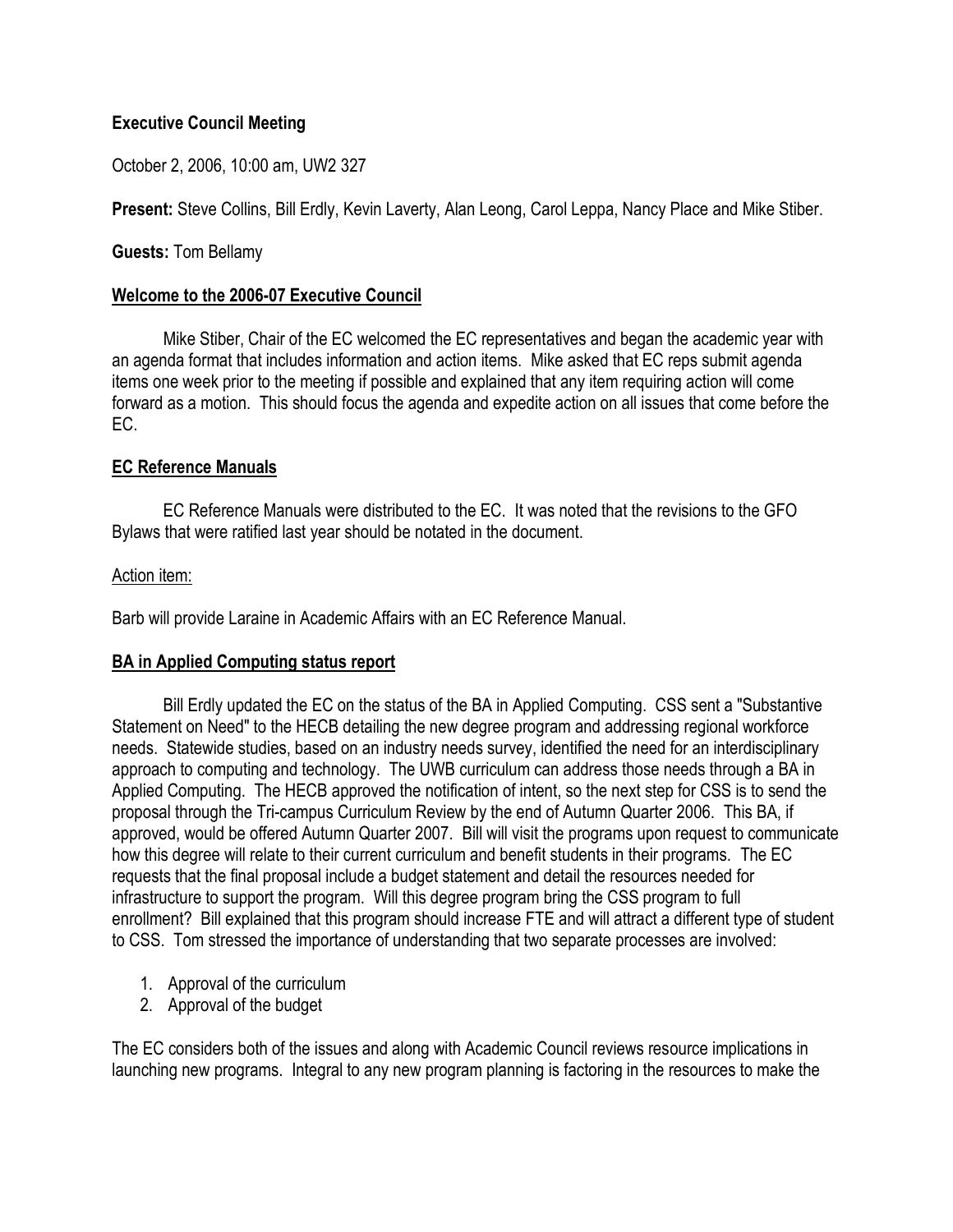program a success. Tom also advised that program planning be aware of recruitment needs of Student Affairs, otherwise programs would have to advertised pending approval.

### **Overview of GFO Committee charges**

Steve reviewed the GFO Committee charges with the EC for 2006-07. The GFO By-laws assign standing charges to each committee, in addition to those charges, Steve has assigned specific charges to the committees that will address campus issues and focus committee efforts on both long and short-term planning. The GFO committee structure will facilitate faculty governance and help the EC guide the strategic planning on campus. A discussion of the GFO committee structure raised some points:

- Faculty leadership should be important should a full professor chair the committees? Ideally, a senior faculty member would chair the committee.
- Workload and service issues at UWB have always resulted in a lack of volunteers to chair and work on committees.
- Issues that committees want to bring before the EC what is the process for this?
- Do we need administrative ex-officios to be on all or some of the committees?
- What role should the ex-officio representative play as administrative liaison?
- The GFO committee structure should be re-visited after one year to see if it is serving its purpose.
- We still need IAS representation on the committees.

### **Distribution of Draft Policy on Centers and Institutes**

 Tom worked with the EC and the AC to develop the Draft Policy on Centers and Institutes to establish a process to propose centers and institutes for campus. The Student Entrepreneurship Center and Business Development Center were approved under this policy. The EC will review the Draft Policy on Centers and Institutes.

#### Action item:

Tom will send the current Draft Policy on Centers and Institutes to Mike, who will distribute to the EC.

#### Action item:

Mike will have a motion to approve the Draft Policy on Centers and Institutes ready for the next EC meeting.

#### **Academic Strategic Planning process outline for the year/Revision of GFO By-laws**

 Steve opened discussion on academic strategic planning for the coming year and the revision of GFO By-laws. Steve and Kevin have been working with Donna Kerr, Secretary of the Faculty to bring UWB's By-laws and Handbook into compliance with the UW Faculty Handbook. Donna has provided a template to use that will put the GFO By-laws into the framework of the UW Faculty Handbook, which grounds all authority in the UW Handbook. UWB has yet to accept the template and will hold a faculty forum to discuss the matter. Some concerns have surfaced over this issue, primarily the issue of autonomy of a campus versus a department or college. Important key points regarding autonomy are authority over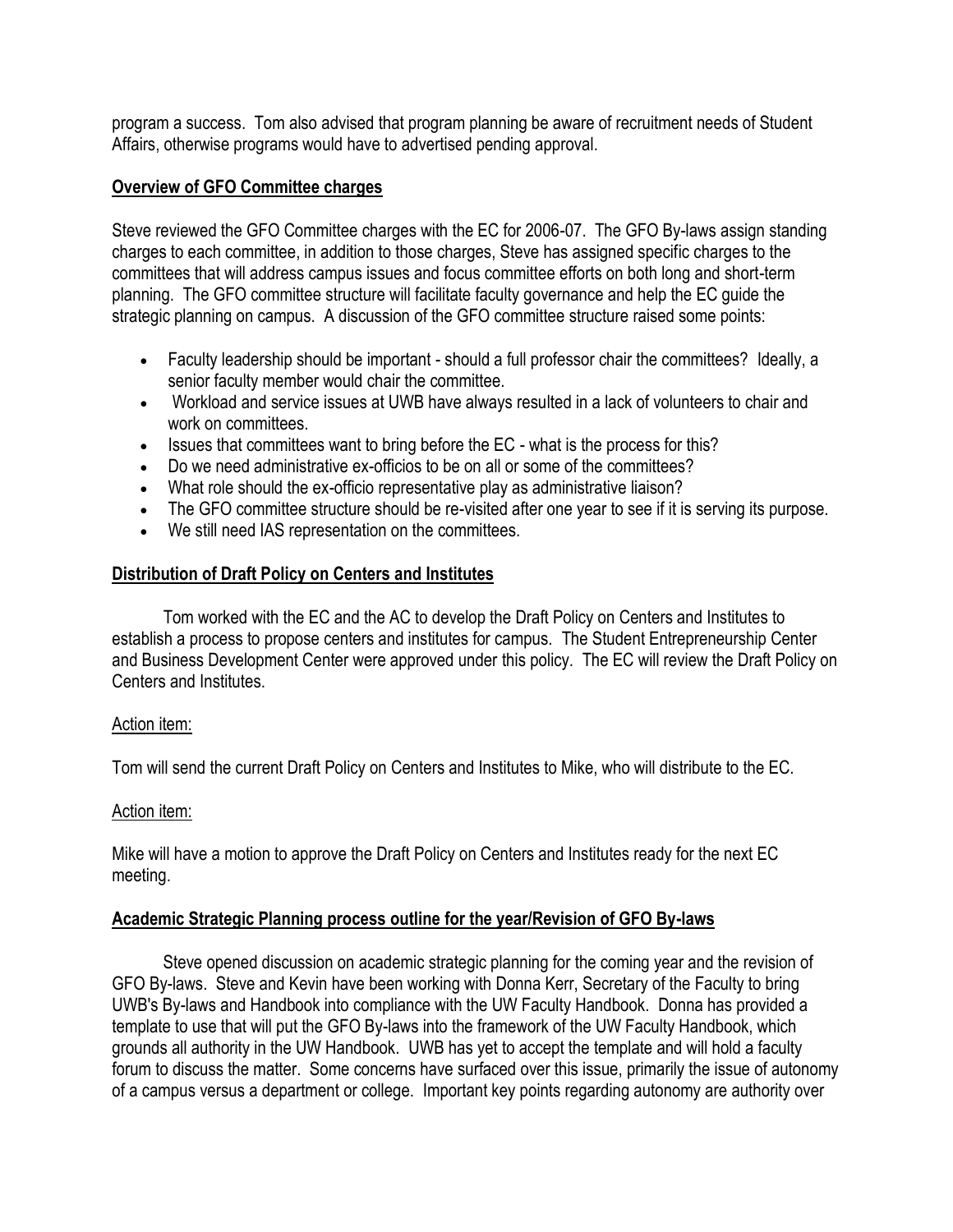curriculum and student standards. UWB wants to retain authority in these areas. We may have to require legislation to clarify the language in the UW Faculty Handbook on the status of a campus.

### **Motion: Authorization from EC to plan a GFO forum in November on the topic of revision of our bylaws and handbook**

The motion passed unanimously.

Action items:

# **Motion: Approval of EC minutes of June 2, 2006**

The motion to accept the EC minutes of June 2, 2006 as submitted, passed, 5 in favor.

# **Motion: The Executive Council approves the plan for Academic Strategic Planning and directs the GFO Vice Chair and the GFO Planning and Budget Committee to implement the process as defined therein.**

Discussion of the motion resulted in two amendments:

- 1. Phase 5: (May-June, 2007): Formal faculty vote on the planning document at a spring quarter GFO meeting - was removed from the document.
- 2. Under Phase 1 (October November, 2006): Brainstorming Period "and strategies" was added (underlined) to the document - "During this period, academic programs and individual faculty will be asked to propose a set of potential majors, minors and concentrations and strategies that they see as most important for development during the next 5-7 years."

Other discussion points:

- Is this a regular process or for this year only?
- Mike as written, it is just for this year.
- This gives a framework for any faculty member to have a say in long term planning.
- Is increasing majors the way to increase FTE?
- Institution building is very intensive, what reward structure is needed to keep faculty engaged?
- Is expanding the range of programs the way we wish to grow?
- What majors are experiencing excess demand in UW and else where. Can we use this information to inform our decision-making?
- One of the biggest cultural issues for the EC to manage will be to honor what programs are doing and bring campus wide decision making into the process.
- Take an inventory of what programs and individuals are already doing in program planning.
- The design challenge for the EC in this program planning process will be to encourage campus wide participation and consider resources to fund proposals.

# **The vote on the motion as amended - 4 yes. The motion carried.**

The next EC meeting will be Monday, October 16, 2006.